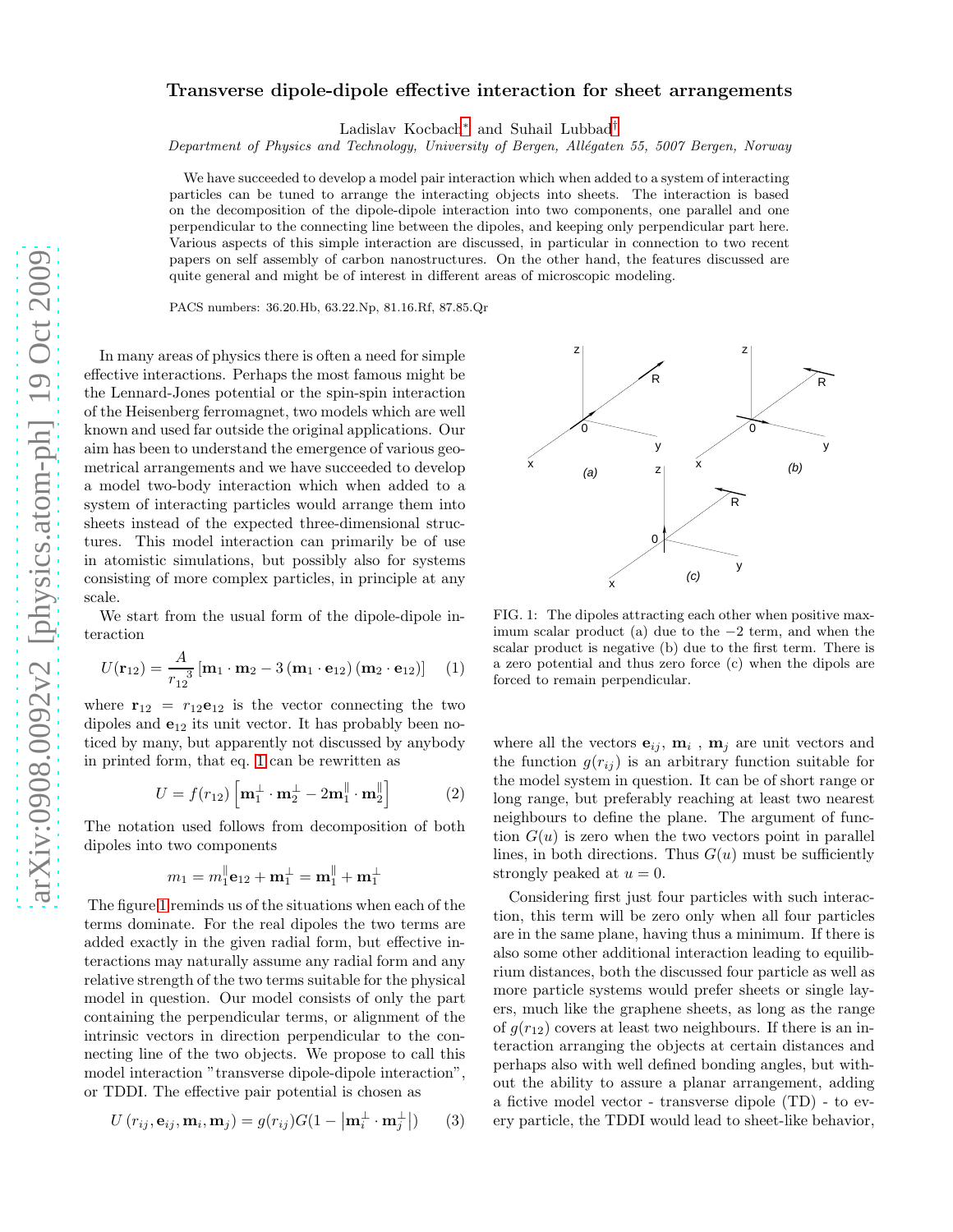even if it is only a two-body interaction. Since parallel TDs are preferred, any three neighbours would align them perpendicular to the plane in which they are lying. When all these planes become one plane, the TDDI is minimized. Thus TDDI added to a suitable two or threebody interaction would lead to self assembly of sheets.

Combining TDDI with additional terms is important because when TDDI would be the only interaction, its radial dependence  $q(r)$  would need to have a minimum to assure some equilibrium distances. This could be in conflict with the aim to establish a stable sheet structure, since it could lead to a close packing situation. All the effective internal vectors could be partially aligned but a closed packed structure will result from the existence of the minimum in the function  $g(r)$ . Thus the discussed model interaction should only be used in addition to other inter-particle forces. In general, the  $q(r)$  function should be monotonically decreasing with distance, in most cases simply providing a cut-off.

The proposed TDDI is a pair interaction. The limitation to the perpendicular term for a single pair leads only to reorientation of the two internal spins with no influence on the pair of particles. The same is true for a group of three particles. All their connecting lines are in one plane, so that the internal vectors can reorient themselves without any influence on the positions of the particles. When a fourth particle is added, the torque on the internal vectors will start forcing the particles into one plane.



<span id="page-1-0"></span>FIG. 2: Eight particles, Morse interaction. Above: starting configuration Below: after some time, with friction

The present paper is to some degree inspired by the work of Rechtsman, Stillinger and Torquato [\[4\]](#page-2-2), who show how to build structures of diamond and wurtzite type using special pair interactions. These isotropic pair interactions have minima where the radial distribution functions (RDF) of the target structures have peaks. The principle proposed here is somewhat similar.

Tewary and Yang in ref [\[1](#page-2-3)] construct a parametric potential for a graphene sheet. They wish to achive similar effect as described here, but they simulate it by combin-



<span id="page-1-1"></span>FIG. 3: Eight particles as in fig. [2,](#page-1-0) but now with the TDDI forces added to the same Morse interaction. Above: starting configuration, the same as before; Below: after some time, with friction

ing three body forces in a rather complicated way. They use a rather complex many body potential of Tersoff type [\[2\]](#page-2-4) with an addition of three-body terms adjusting the planar geometry. Our proposed intrinsic vector model is much simpler and more flexible, and computationally appears as a two-body term. We suggest that a much simpler model than the one of ref. [\[1\]](#page-2-3) could be based on adjusting the Stillinger and Weber model [\[3](#page-2-5)], which is a two plus three body interaction for tetrahedral diamond correlations, to the plane geometry with the addition of terms of the type proposed here (see also ref. [\[5\]](#page-2-6))

The effect of the TDDI interaction can be analyzed and explored in two dimensional case much easier than in three dimensions. In two dimensional case the role of the sheet of particles is played by a string of particles. We have implemented the TDDI into a small program which solves the molecular dynamics-like problem in two dimensions. The interactions are Morse potential, which is known to lead to the triangular-hexagonal closed packed arrangement (isotropic forces with an equilibrium distance). Then we added the TDDI interaction. Results of two runs are shown in figures [2](#page-1-0) and [3.](#page-1-1) The variant of TDDI we used here is

$$
U(\mathbf{r}_{ij}, \mathbf{m}_i, \mathbf{m}_j) = U_0 \left[ 1 - \left( \mathbf{m}_i^{\perp} \cdot \mathbf{m}_j^{\perp} \right)^2 \right]. \tag{4}
$$

For the small number of particles the motion becomes quite disordered, therefore we have added a friction term to be able to see the "cooled" structures. Note that the starting situation is a regular, but with one particle slightly displaced. Without any tiny displacement a regular structure will simply "breathe". The difference between the calculations is clear and demonstrate the effect. The physical dipole-dipole interaction where the first term dominates would not lead to any similar effect, but it would also lead to some anisotropy.

The forces on the particles are given by the gradients of the potential energy, and it is instructive to inspect